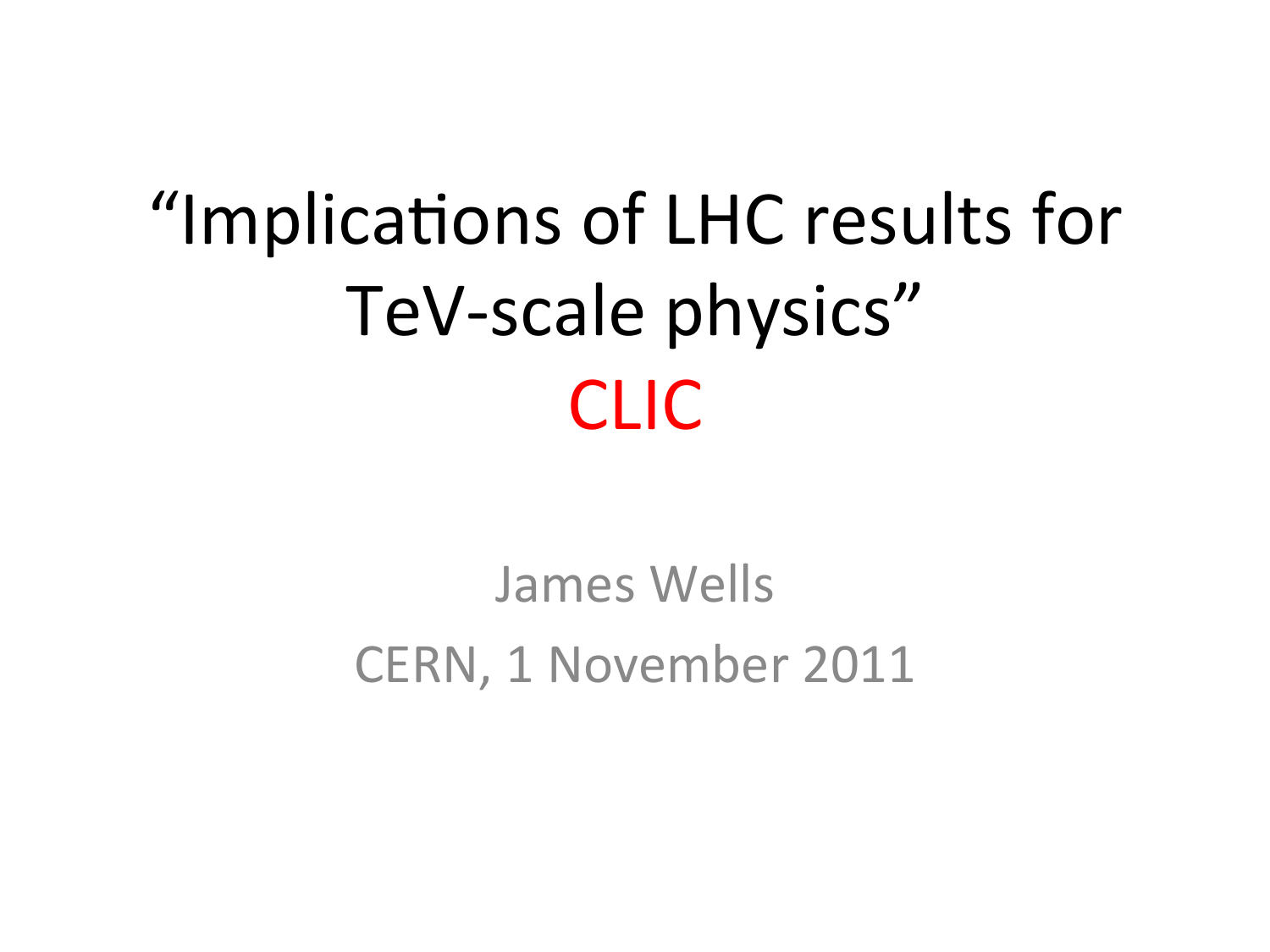## What is CLIC?

One answer:  $e^+e^-$  at 3 TeV with several ab<sup>-1</sup> ("Full CLIC")

Another answer: An e+e-linear collider program that is to have multiple energy and luminosity stages from a few hundred GeV to 3 TeV ("Staged CLIC").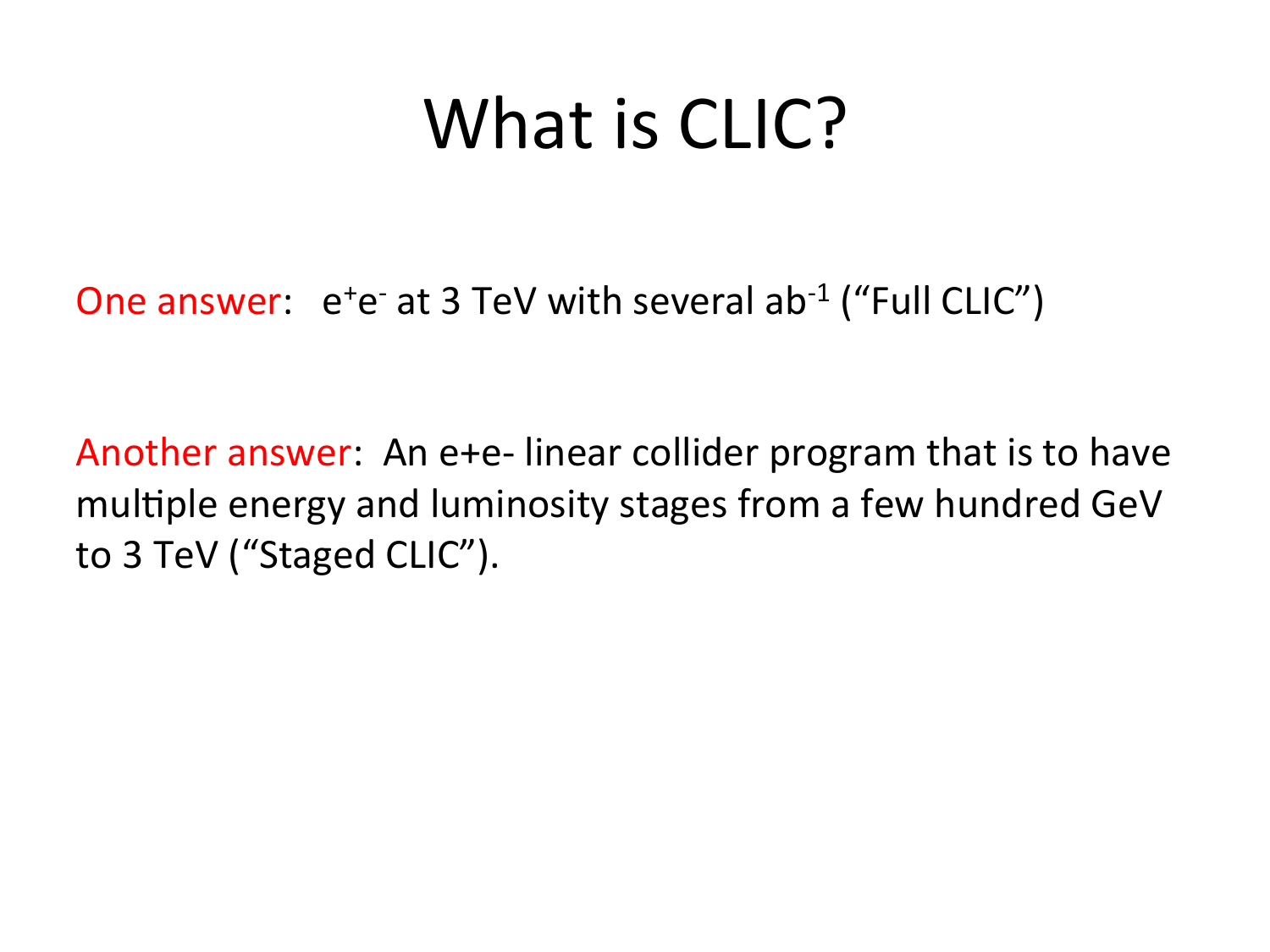## 3 simple statements of LHC results

#1: Strongly coupled states have increased direct bounds that are greater than 1 TeV.

#2: No anomalies to speak of at the LHC.

#3: No sign of Higgs boson, although range of mass ruled out.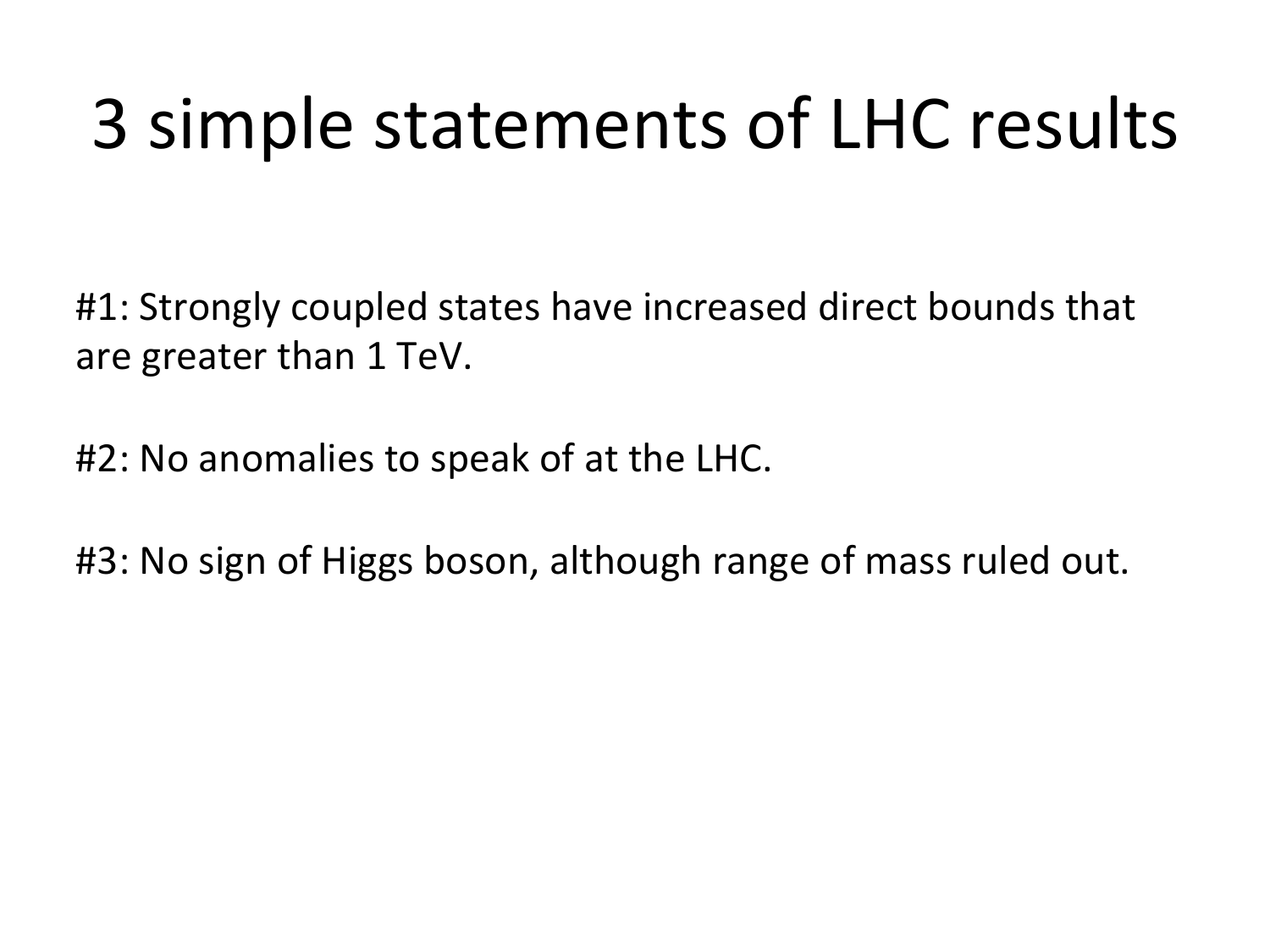### 3 simple implications for future e+e-

#1: Light new physics states available to a low-energy e+emachine or stage can be judged "less likely" than before, although e+e- mostly about EW states and LHC7 mostly about strongly coupled states.

#2: The existence of a Higgs boson is neither more nor less likely than before.

#3: A light Higgs boson (115-140 GeV) can be judged "more likely" than before.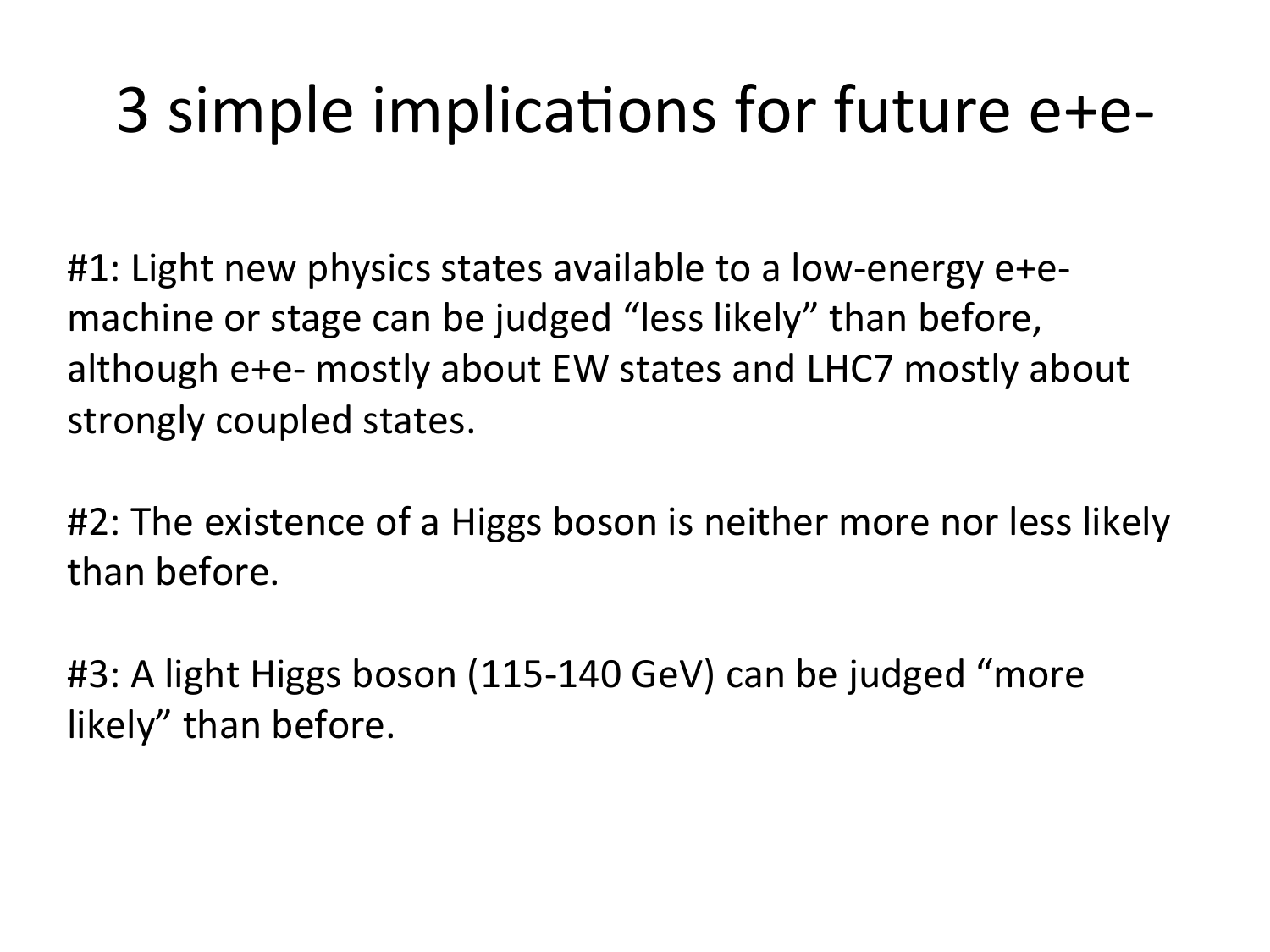## Implications for CLIC

*Argument for "Full CLIC"*: Let's blow the lid off energy, and reach much further into the EW frontier for a new discovery.

*Argument for "Staged CLIC"*: The Higgs is probably light, let's plan to squeeze it for all its worth at low-energy machine, then ramp up the energy over time.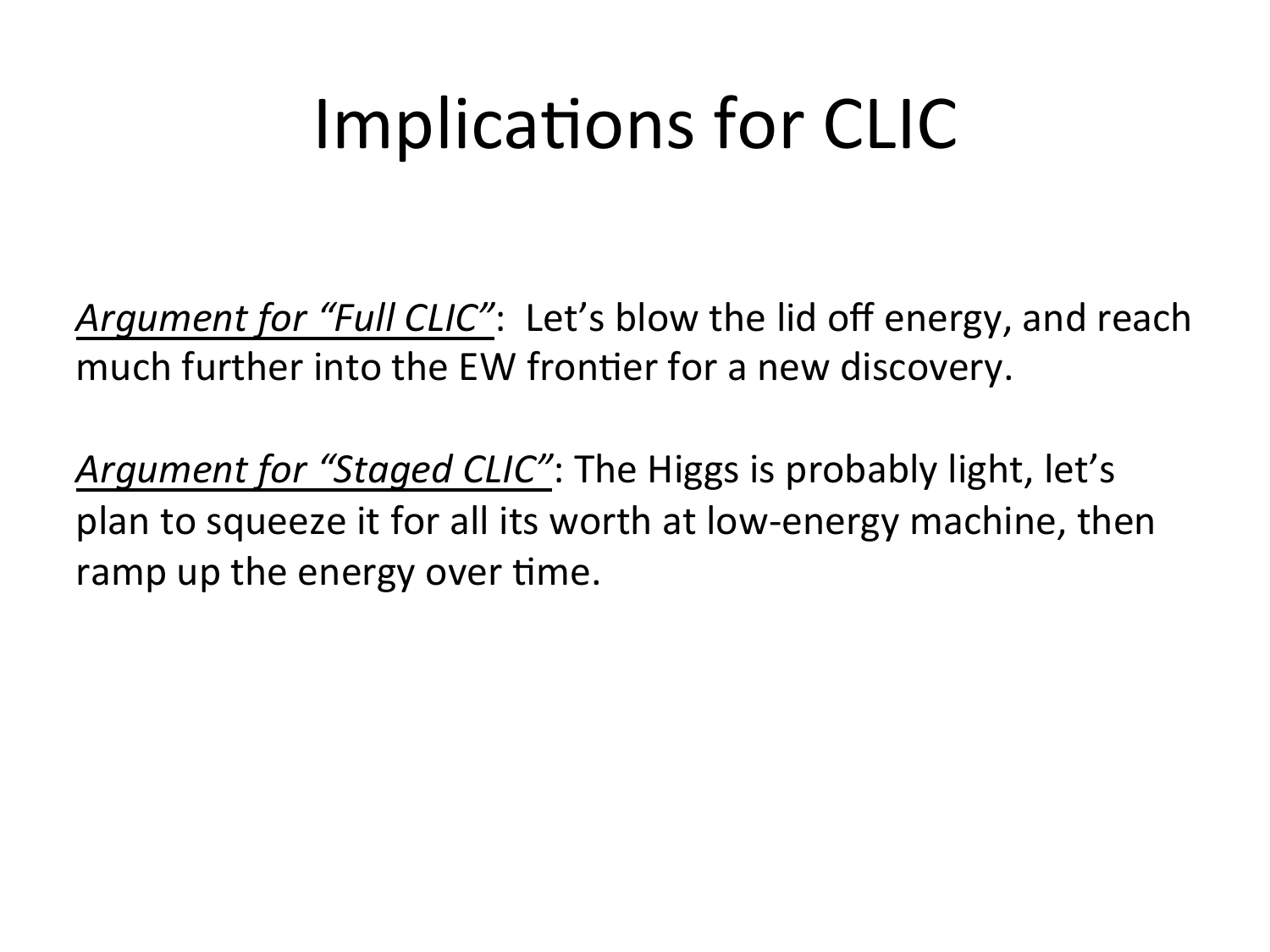## Staged CLIC best of both worlds?

Staged CLIC sounds like obvious path, since it appears to include "Full CLIC". But ... it's value added over other paths not certain upon some reflection:

- LHC will-measure-Higgs-mass-very-well. How much better to-we-really-needthe mass?
- How well can the LHC measure the couplings in the end, and will e+e- higgs study yield significant value added? How do we decide what level of measurement is added value? (Gupta, Rzehak, JW)
- How long do we have to be a low-energy studying something we know exists before going to the energy frontier? Several inverse ab<sup>-1</sup>? Is this many years? Does it matter how long?
- Could high-energy machine do Higgs physics just as well in the end? Can we gain with increased cross-section of hvy at 3 TeV?
- New physics could be easier to reveal in increments. Staging above Higgs study energies could be scientifically beneficial as wells as technologically easier?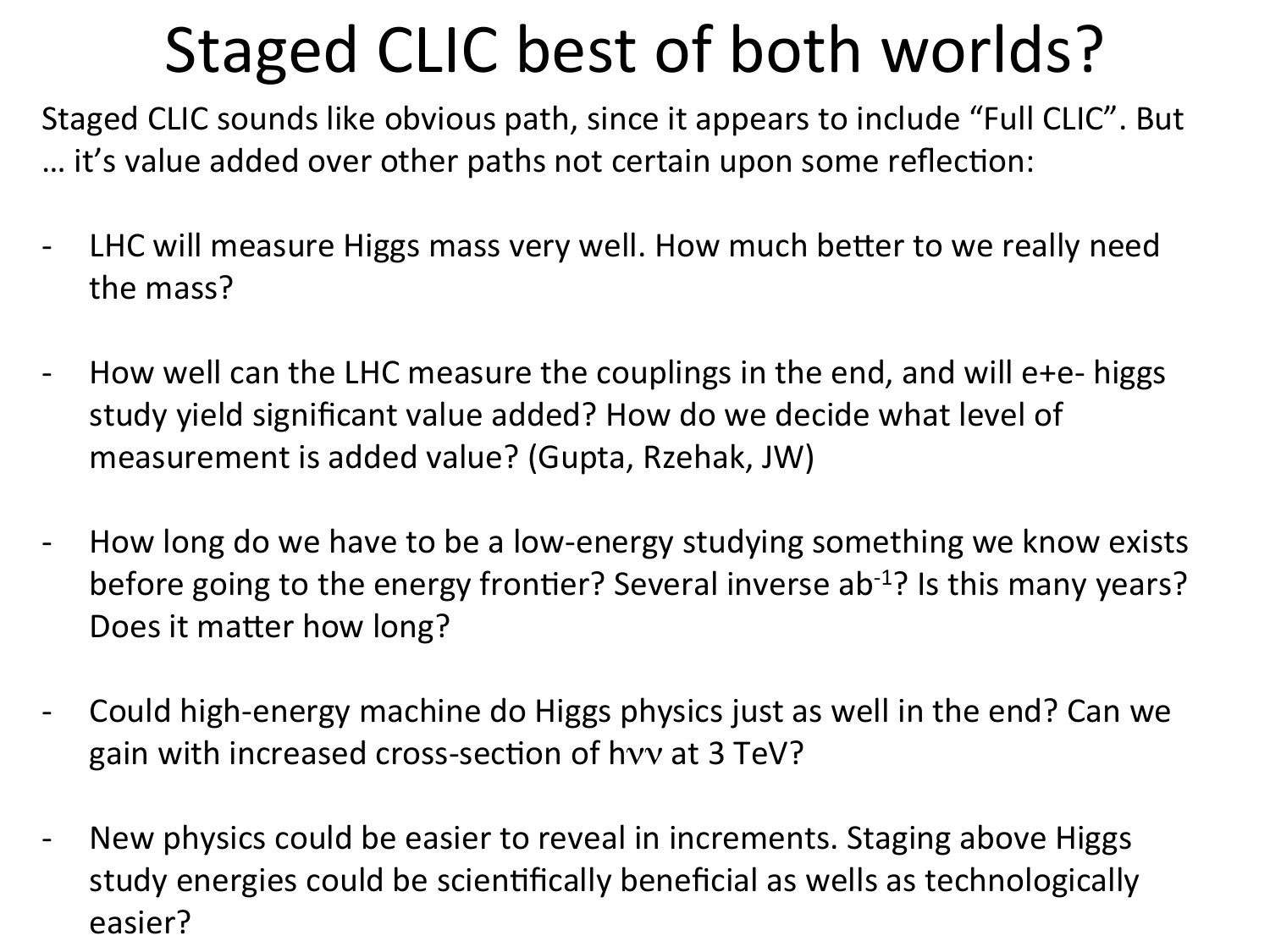## Higgs-Mass-





Figure 3: Relative error on the measurement of the SM Higgs mass versus mass for the LHC (CMS simulation) and an LC.

#### Drollinger, Sopczak, '01

CMS TDR, vol.II 2007 Why do we need it better than the LHC?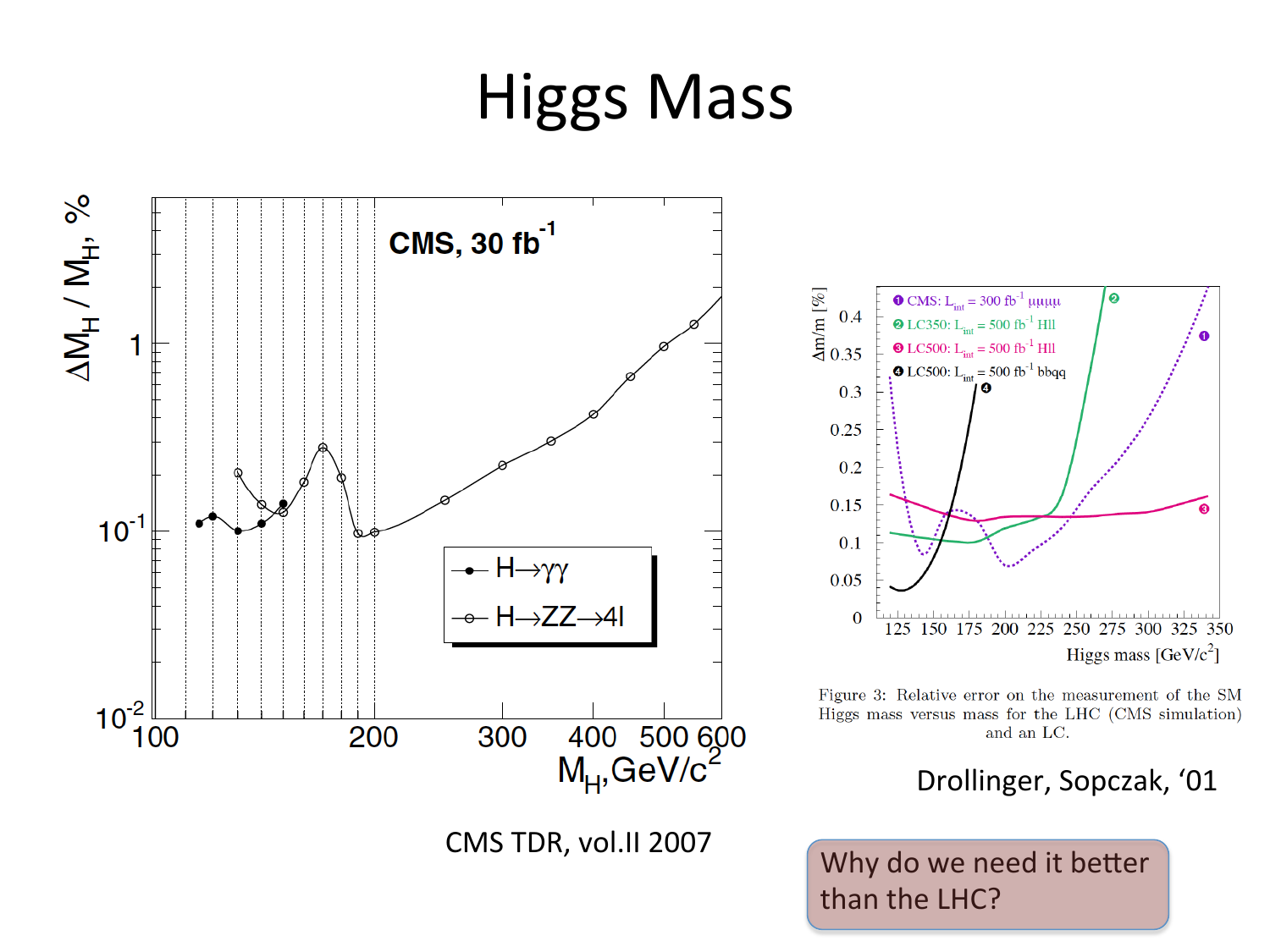## **Higgs Couplings**



Figure 1: Error on the Higgs-boson couplings as a function of the Higgs mass without  $(left)$  and including  $(right)$ additional dimension-five operators for the 14 TeV LHC with 30  $fb^{-1}$  and SM couplings.



CLIC CDR, extrapolating TESLA TDR numbers

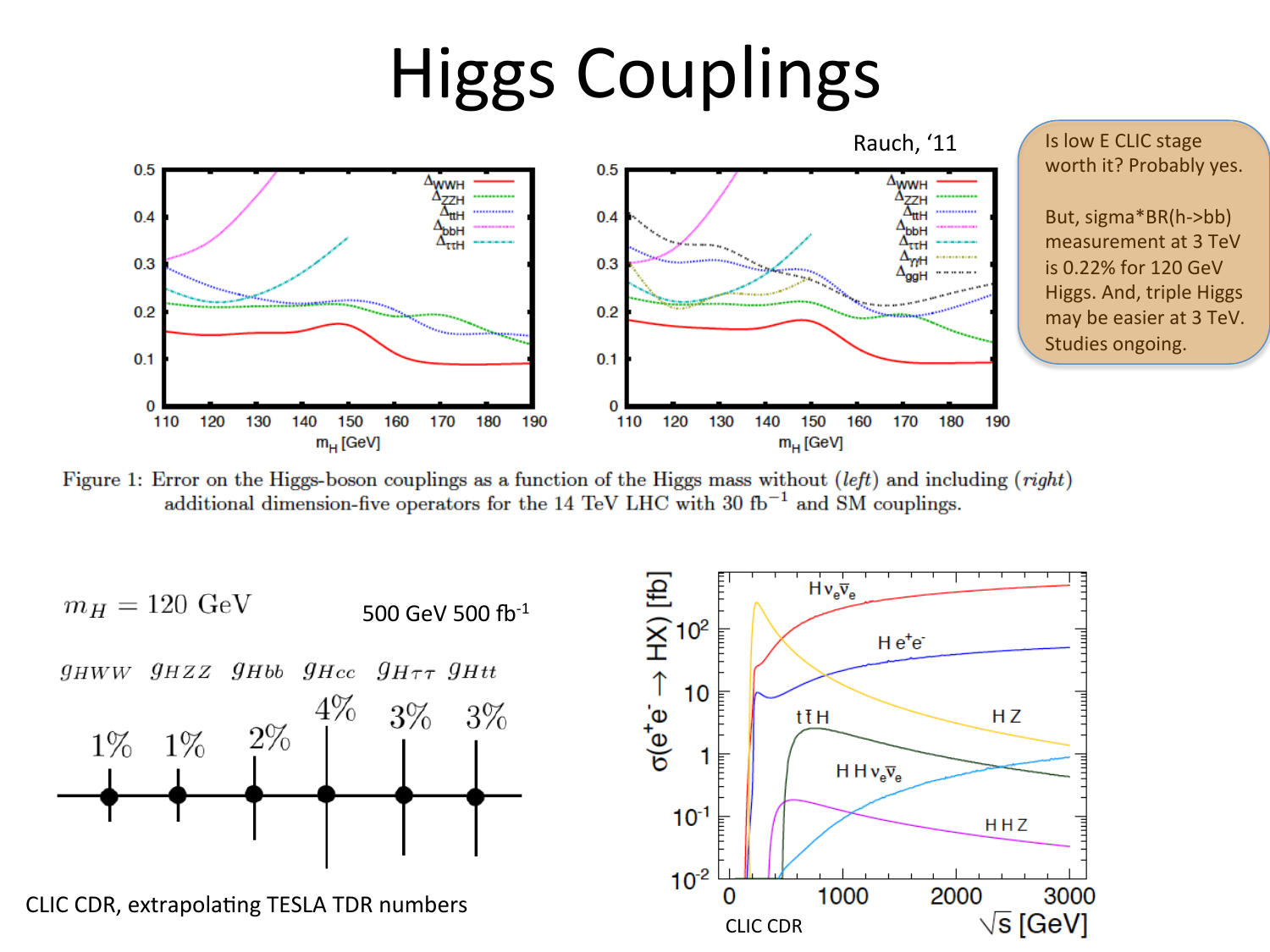## "Full CLIC" Example: Higgs decay to muons



For 3 TeV CLIC with 2 ab<sup>-1</sup>, the  $\sigma$ .BR of higgs to  $\mu + \mu$ - is better than 20%.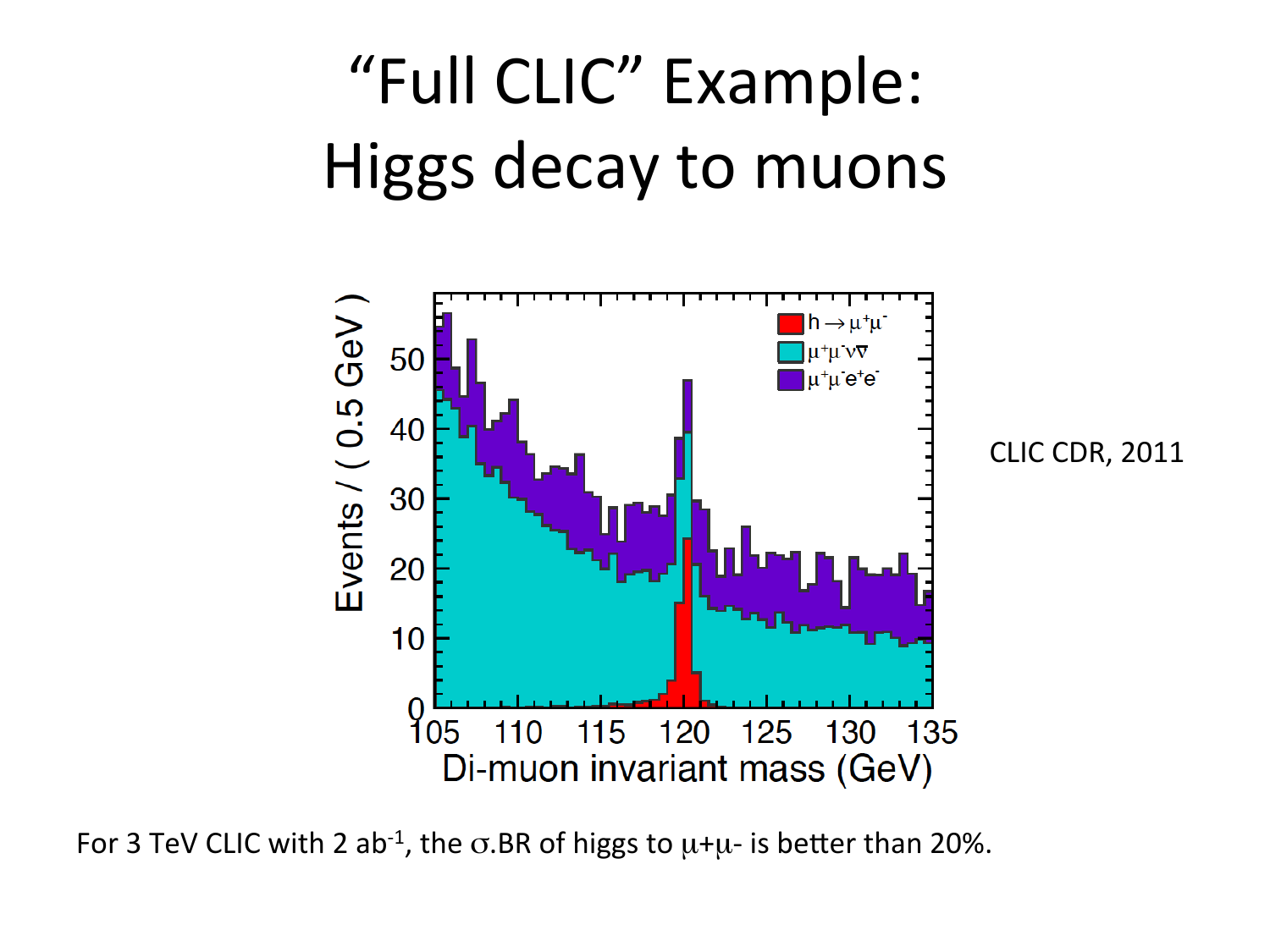## Heavy Higgs at "Full CLIC"

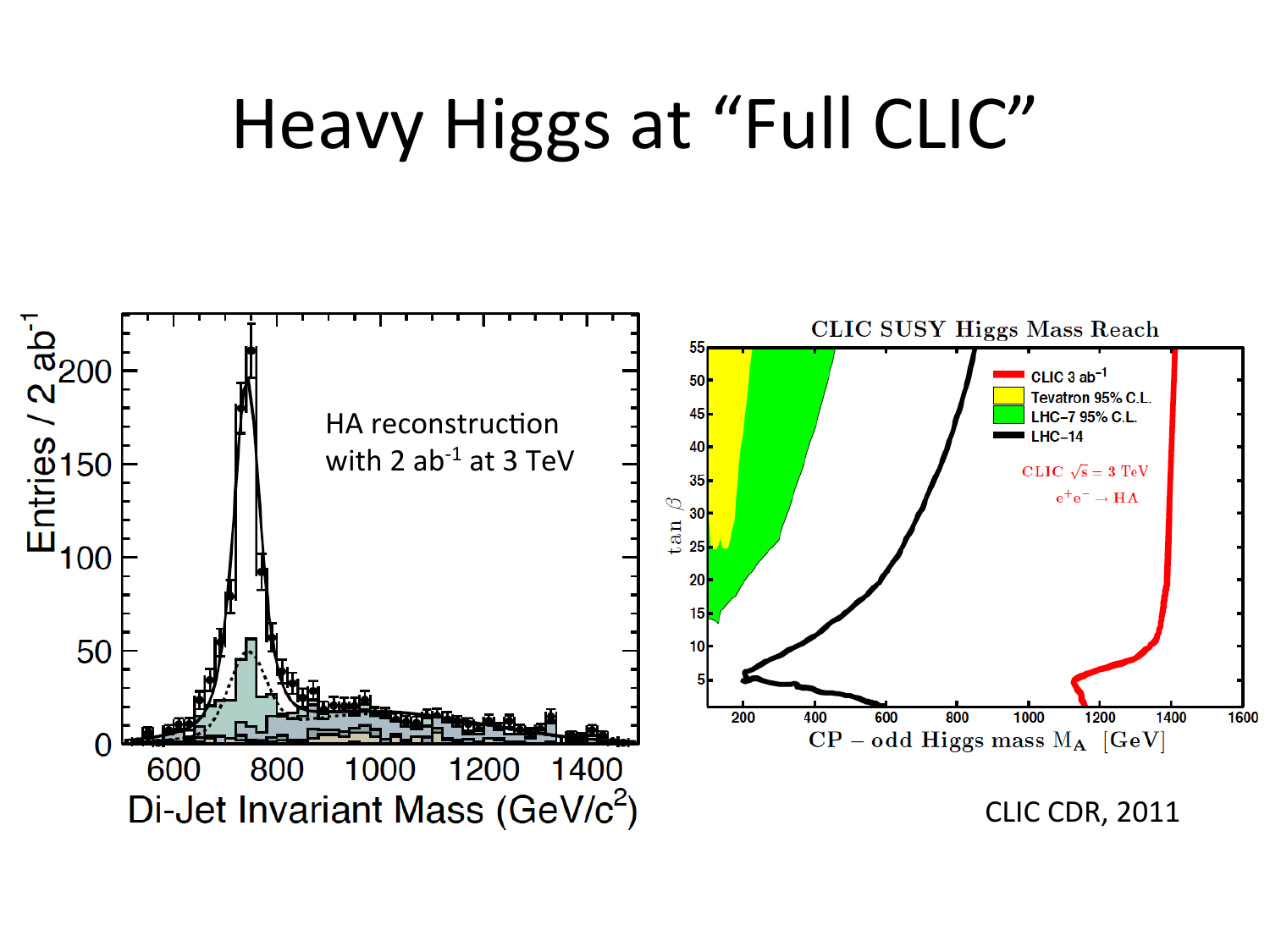## Z' searches at LHC and CLIC

LHC's search of Z's covers small part of parameter space accessible to CLIC.



14 TeV LHC with  $100$  fb $^{-1}$ does not even see evidence for this boson much less measure its couplings.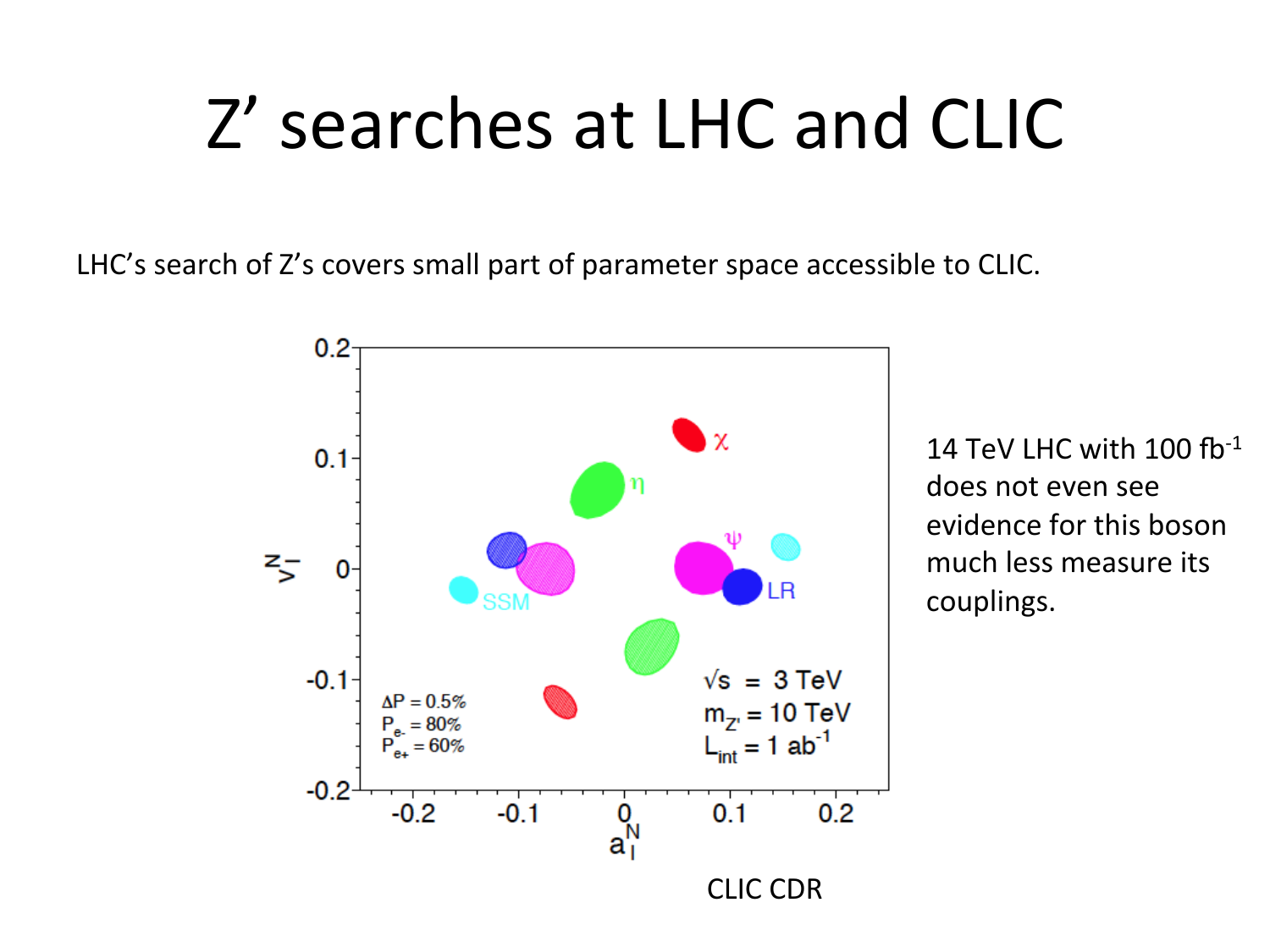### SUSY above LHC 7 expected sensitivity

Model input parameters:

$$
\begin{aligned} &M_1,\,M_2,\,M_3=840,\,600,\,450\,{\rm GeV}\\ &A_0=-800\,{\rm GeV}\\ &\tan\beta=20,\hspace{5mm}\mu=+902\,{\rm GeV},\hspace{5mm}m_{A^0,\rm pole}=765\,{\rm GeV},\\ &m_{\tilde{Q}_{1,2}}=m_{\tilde{u}_{1,2}}=m_{\tilde{d}_{1,2}}=2000\,{\rm GeV},\\ &m_{\tilde{Q}_3}=m_{\tilde{u}_3}=m_{\tilde{d}_3}=900\,{\rm GeV},\\ &m_{\tilde{L}_{1,2,3}}=m_{\tilde{e}_{1,2,3}}=500\,{\rm GeV}. \end{aligned}
$$

The model is defined by its SLHA file, produced by SoftSUSY 3.2.0 from these inputs.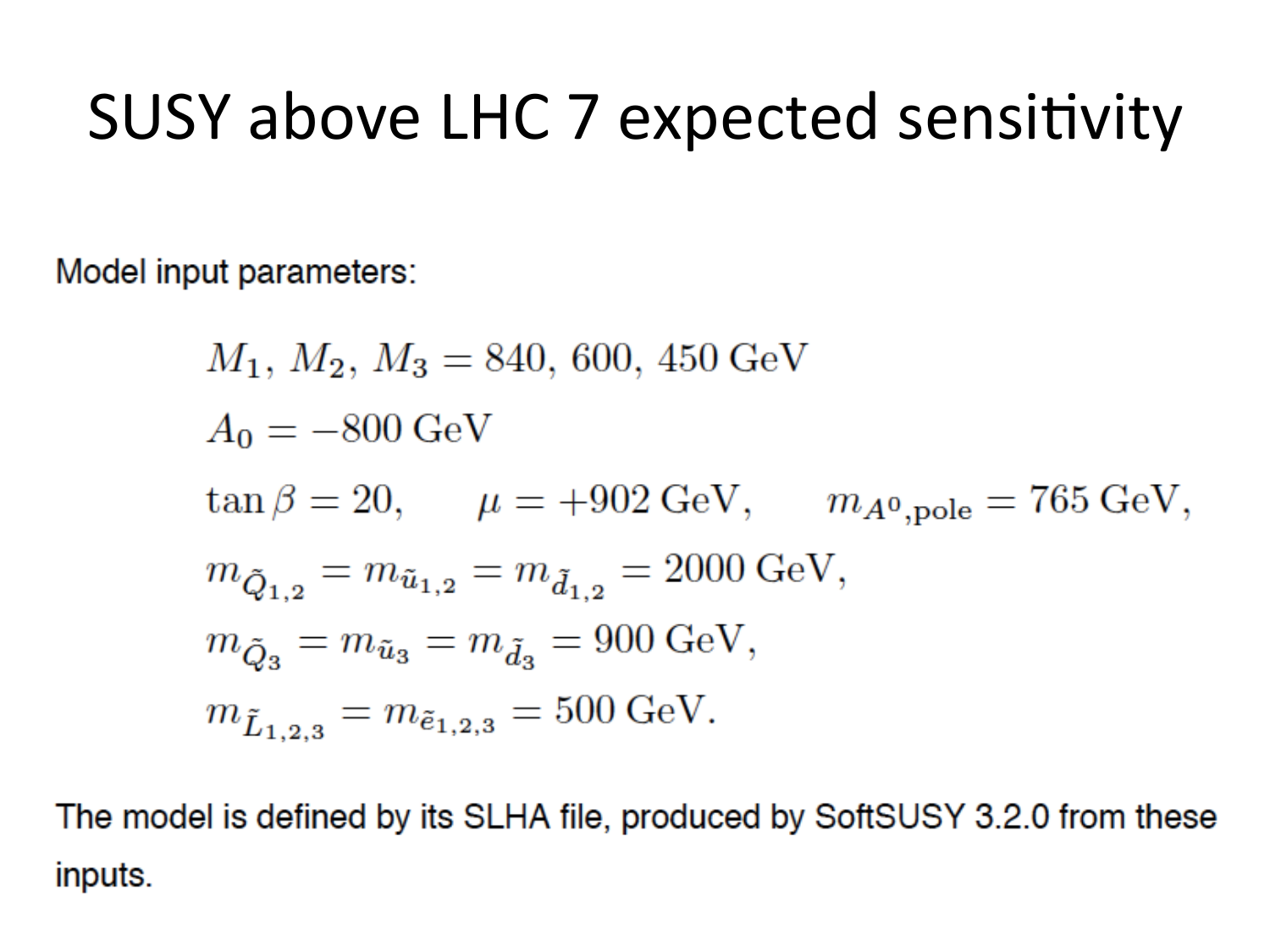Physical masses in GeV

Neutralinos 
$$
(\tilde{N}_{1,2,3,4})
$$
: 357, 487, 904, 911  
\nCharginos  $(\tilde{C}_{1,2})$ : 487, 911  
\nSleptons  $(\tilde{e}_R, \tilde{e}_L, \tilde{\nu}_e)$ : 559, 650, 644  
\n $(\tilde{\tau}_1, \tilde{\tau}_2, \tilde{\nu}_\tau)$ : 517, 642, 630  
\nSquarks  $(\tilde{t}_1, \tilde{t}_2, \tilde{b}_1, \tilde{b}_2)$ : 844, 1120, 1078, 1191  
\n $(\tilde{d}_R, \tilde{u}_R, \tilde{d}_L, \tilde{u}_L)$ : 2167, 2181, 2197, 2196  
\nHiggs bosons  $(h^0, A^0, H^0, H^{\pm})$ : 117.8, 765, 765, 769

**Significant Observables** 

$$
\Omega_{\text{DM}} h^2 = 0.110
$$
  
\n
$$
\sigma_{\text{SI}}(\text{nucleon}, \tilde{N}_1) = 7.4 \times 10^{-10} \text{ pb}
$$
  
\n
$$
\Delta(g - 2)_{\mu} = 6.35 \times 10^{-10}
$$
  
\n
$$
\text{BR}(B_s \to \mu^+ \mu^-) = 4.0 \times 10^{-9}
$$
  
\n
$$
\text{BR}(b \to s\gamma) = 3.26 \times 10^{-4}
$$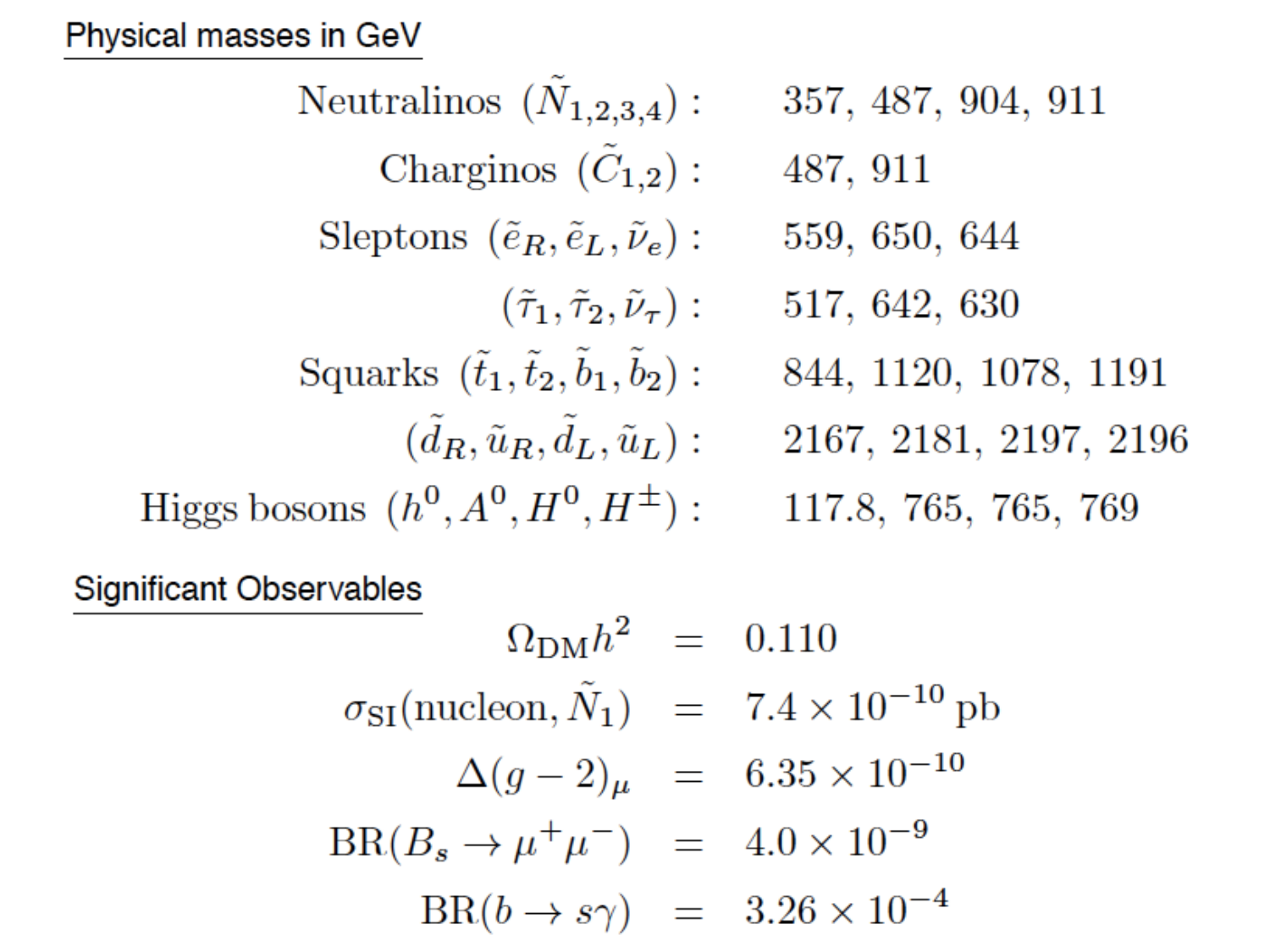